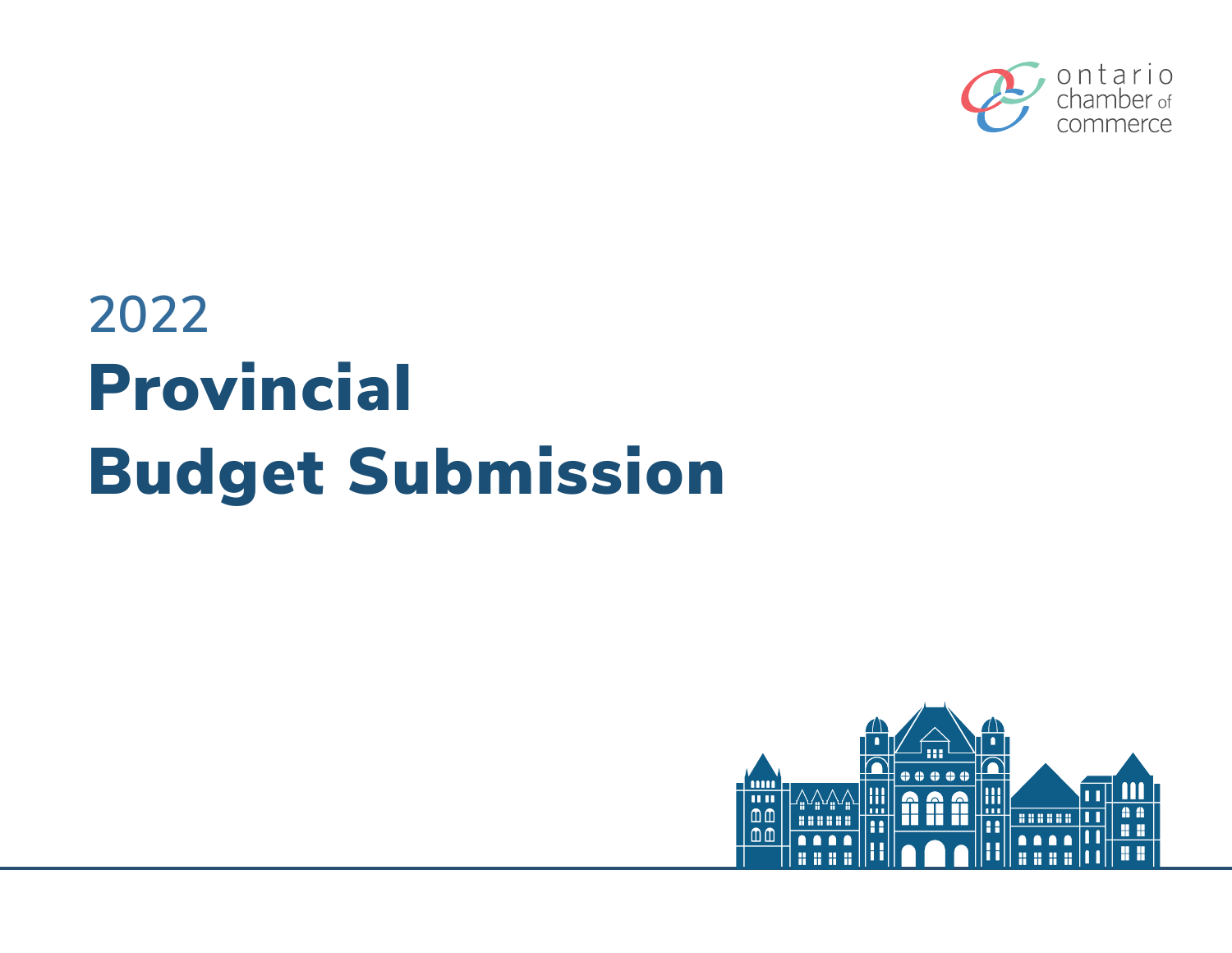# Table of contents

| About the Ontario Chamber of Commerce 3       |  |
|-----------------------------------------------|--|
|                                               |  |
|                                               |  |
|                                               |  |
|                                               |  |
| 3. Modernizing Regulation & Fiscal Policy  15 |  |
|                                               |  |

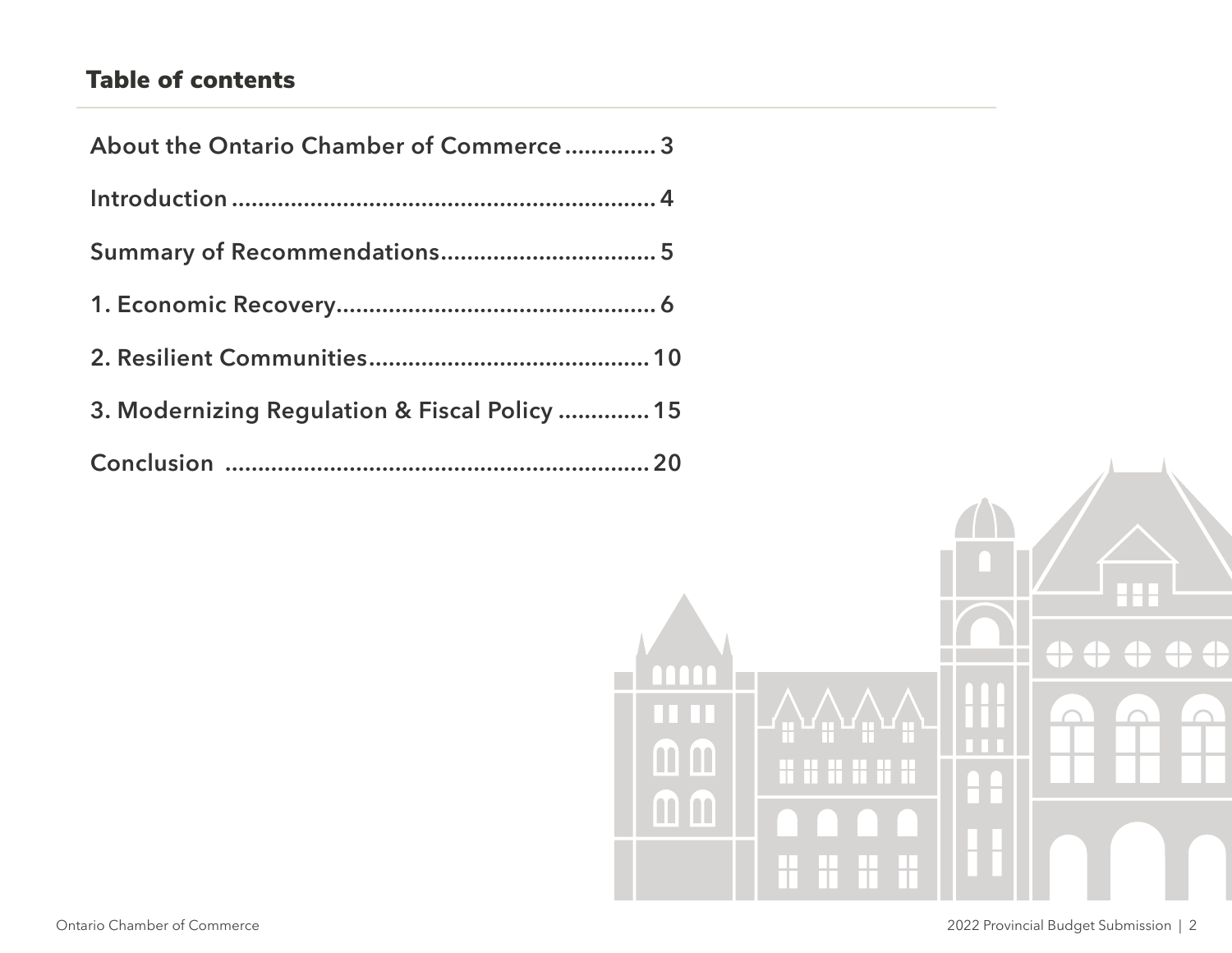# <span id="page-2-0"></span>About the Ontario Chamber of Commerce

Together with 157 member chambers of commerce and boards of trade and our network's diverse 60,000 members, the Ontario Chamber of Commerce is the indispensable partner of business.

For more than a century, the OCC has undertaken important research on Ontario's most pressing policy issues, advocating for solutions that will foster the growth of Ontario businesses and lead to the creation of jobs in the province. We support businesses of all sizes through our focused programs and services, encouraging workforce development and inclusive economic growth. This work is based on the belief that strong businesses are the foundation of a prosperous Ontario.

Our mission is to convene, align, and advance the interests of our members through principled policy work, value-added business services, and broad engagement to build prosperity for all Ontarians.

We are the most respected, trusted, and indispensable partner of business, driving government decision-making and leveraging assets across our province-wide membership to support their growth and a competitive business climate in Ontario.

From innovative SMEs to established multinational corporations and industry associations, the OCC is committed to working with our members to improve business competitiveness across all industries. We represent local chambers of commerce and boards of trade in 157 communities across Ontario, steering public policy conversations provincially and within local communities.

The OCC is the indispensable partner of business. © 2022. Ontario Chamber of Commerce. All rights reserved.

ISBN: 978-1-928052-82-1



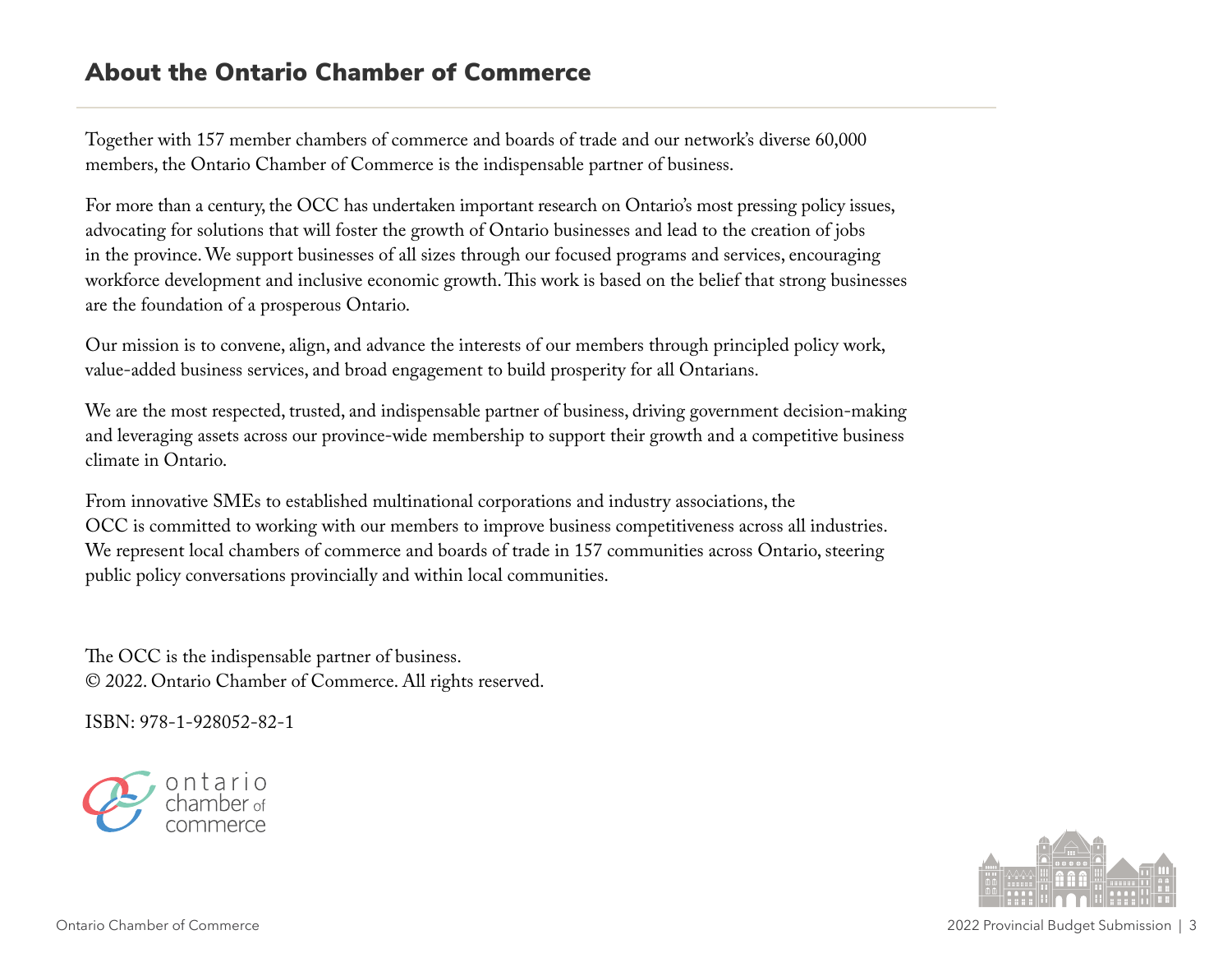# <span id="page-3-0"></span>Introduction

## Dear Minister Bethlenfalvy,

The Ontario Chamber of Commerce (OCC) welcomes the opportunity to participate in Ontario's pre-budget consultation process. This year's provincial budget comes at a critical juncture for Ontario businesses and the economy as we continue to grapple with the ongoing COVID-19 pandemic. Given the unpredictability of this virus and its potential spread, government must be nimble and transparent in its future response to rebuild business confidence and drive recovery.

Budget 2022 should both provide an immediate response to the ongoing pandemic and lay the groundwork for economic recovery. This is an opportunity for the Province to develop and adopt policies that will be necessary to support a healthy workforce, build resilient communities, and enable the province's long-term growth and prosperity.

The government must ensure sufficient resources are directed towards the hardest hit sectors including small businesses, restaurants, and tourism industry operators. The pandemic's disproportionate effects on women and other demographic groups warrant additional attention to ensure full labour market participation during the recovery phase.

From the collective voice of our network's diverse 60,000 members and 157 chambers of commerce and boards of trade, the policy recommendations herein reflect the needs of Ontario businesses under the following pillars: economic recovery, future-proofing Ontario, and modernizing regulations and fiscal policy.

The following submission contains 17 recommendations for the upcoming budget prepared in consultation with Ontario's business community and our chamber network.

It has been nearly two years since the COVID-19 pandemic began and collaboration between the public and private sectors has never been more important. We look forward to continuing to work with businesses of all sizes and the Government of Ontario to bolster economic well-being, growth, and recovery across the province.

Sincerely,

Cur for

Rocco Rossi President and CEO Ontario Chamber of Commerce

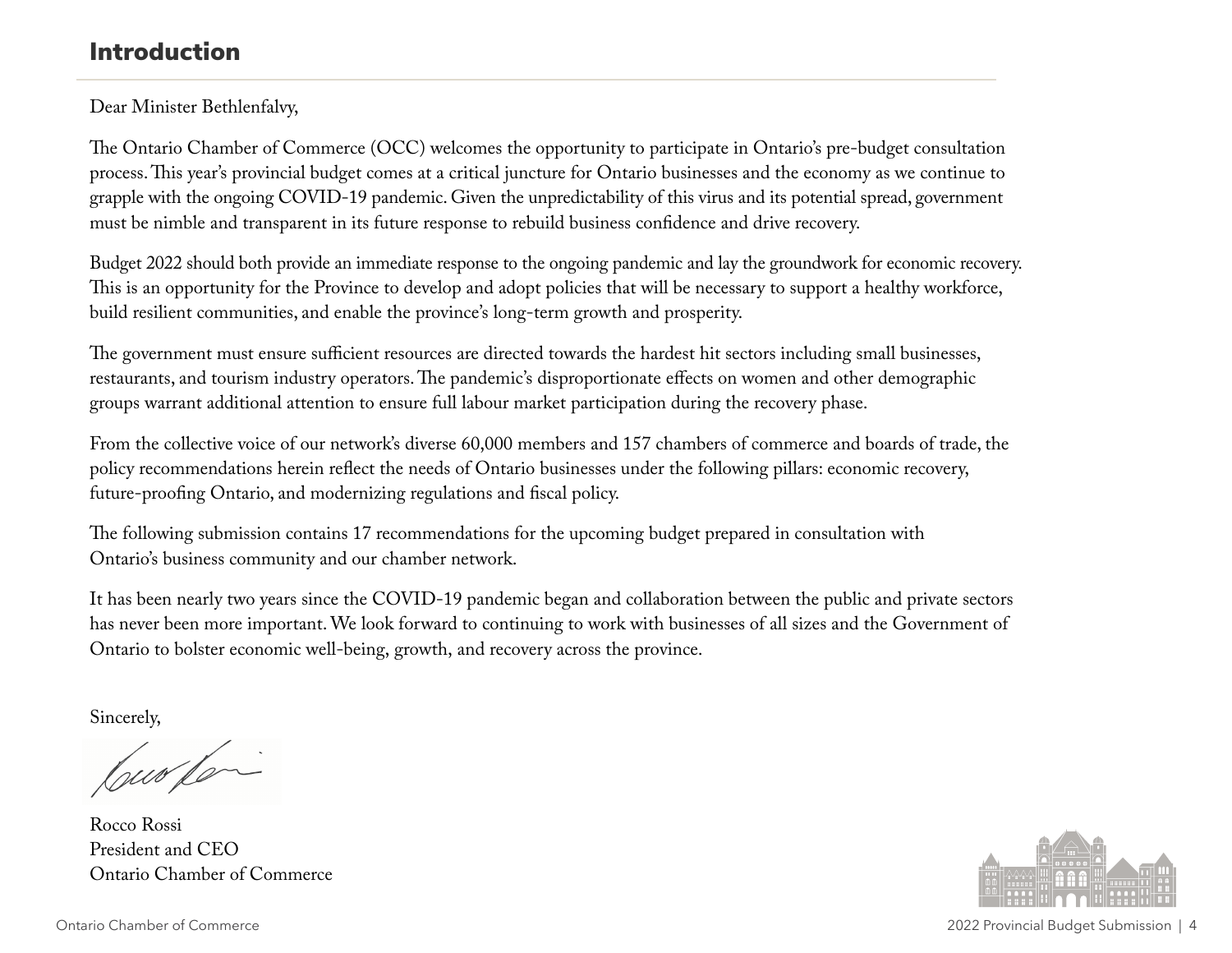# <span id="page-4-0"></span>Summary of Recommendations

#### **1. ECONOMIC RECOVERY**

- a. Support entrepreneurship and small business growth.
- b. Strengthen Ontario's labour market.
- c. Make housing more affordable.
- d. Create an inclusive ecosystem for diverse entrepreneurs.
- e. Support trade-exposed industries.
- f. Tackle Ontario's supply chain crisis.

## **2. RESILIENT COMMUNITIES**

- a. Support a healthy workforce.
- b. Seize Ontario's opportunity to lead in the global green economy.
- c. Collaborate on transportation and transit infrastructure projects.
- d. Address Ontario's skills mismatches and future workforce needs.
- e. Continue to strengthen broadband access.

#### **3. MODERNIZING REGULATION & FISCAL POLICY**

- a. Remove barriers to interprovincial trade and labour mobility.
- b. Bolster municipal fiscal capacity.
- c. Develop a strategy to champion the cannabis sector.
- d. Avoid a patchwork of privacy legislation.
- e. Make virtual care permanent.
- f. Develop a plan for fiscal balance.

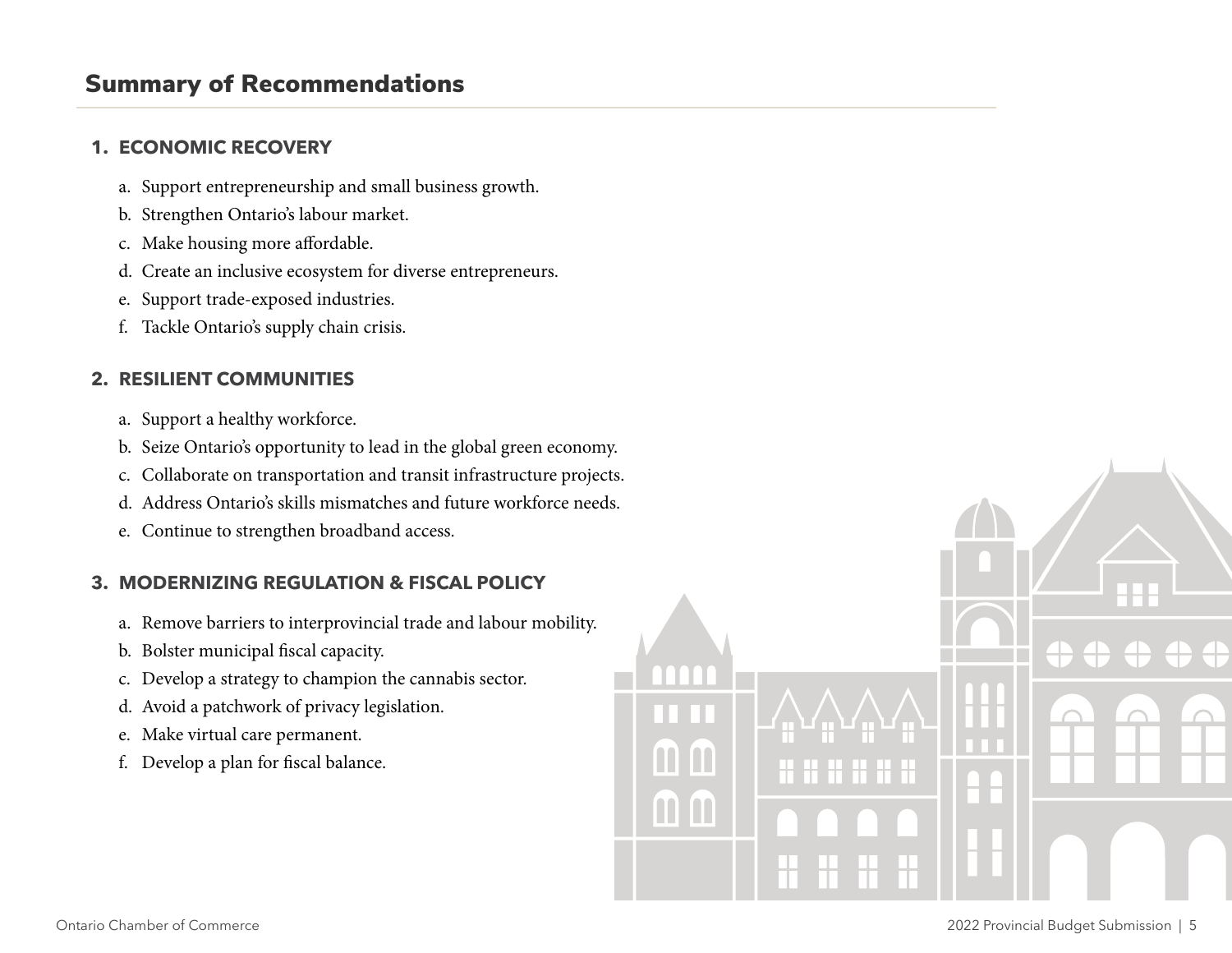# <span id="page-5-0"></span>1. Economic Recovery

The COVID-19 pandemic has exacerbated persistent challenges that threaten businesses and economic prosperity including labour shortages, inflation, and constrained supply chains. The government will need to alleviate these pressures to support a robust recovery, especially for the hardest-hit sectors and communities.

#### **a. Support entrepreneurship and small business growth.**

Small and medium-sized businesses are cornerstones of local economies and have been at the centre of the economic crisis created by COVID-19. When individuals purchase goods and services from an independently owned or small business, it creates a ripple effect that leads to direct and indirect economic activity within their communities. Small business owners continue to feel the impacts of low consumer confidence and reduced foot traffic due to the pandemic whether restrictions are in place or not. To ensure entrepreneurs and small businesses can keep their doors open, the Province must develop a strategy to ensure their viability and growth.

#### Recommendations:

- 1. Ensure any restrictions intended to control the spread of COVID-19 are met with targeted relief and proportionate support programs, loan forgiveness, and extensions on payment terms for impacted workers and small businesses.
- 2. Improve access to public procurement opportunities for small businesses by addressing barriers that limit their access.
- 3. Develop a pathway for international students who purchase shares or ownership of a small business in Ontario to apply for Permanent Residency, similar to programs in [Alberta](https://www.alberta.ca/ainp-international-graduate-entrepreneur-immigration-stream.aspx) and [Nova Scotia](https://novascotiaimmigration.com/move-here/international-graduate-entrepreneur/), and build on succession matching opportunities to connect graduates with aging small business owners as they retire.
- 4. Expand programs targeted towards small business technology adoption such as Digital Main Street.

For more information on access to capital for small businesses, see our 2021 report, *[Capital is Key: Financing Entrepre](https://occ.ca/wp-content/uploads/COVID19-Policy-Brief-Access-to-capital-final.pdf)[neurship in Ontario After COVID-19.](https://occ.ca/wp-content/uploads/COVID19-Policy-Brief-Access-to-capital-final.pdf)*

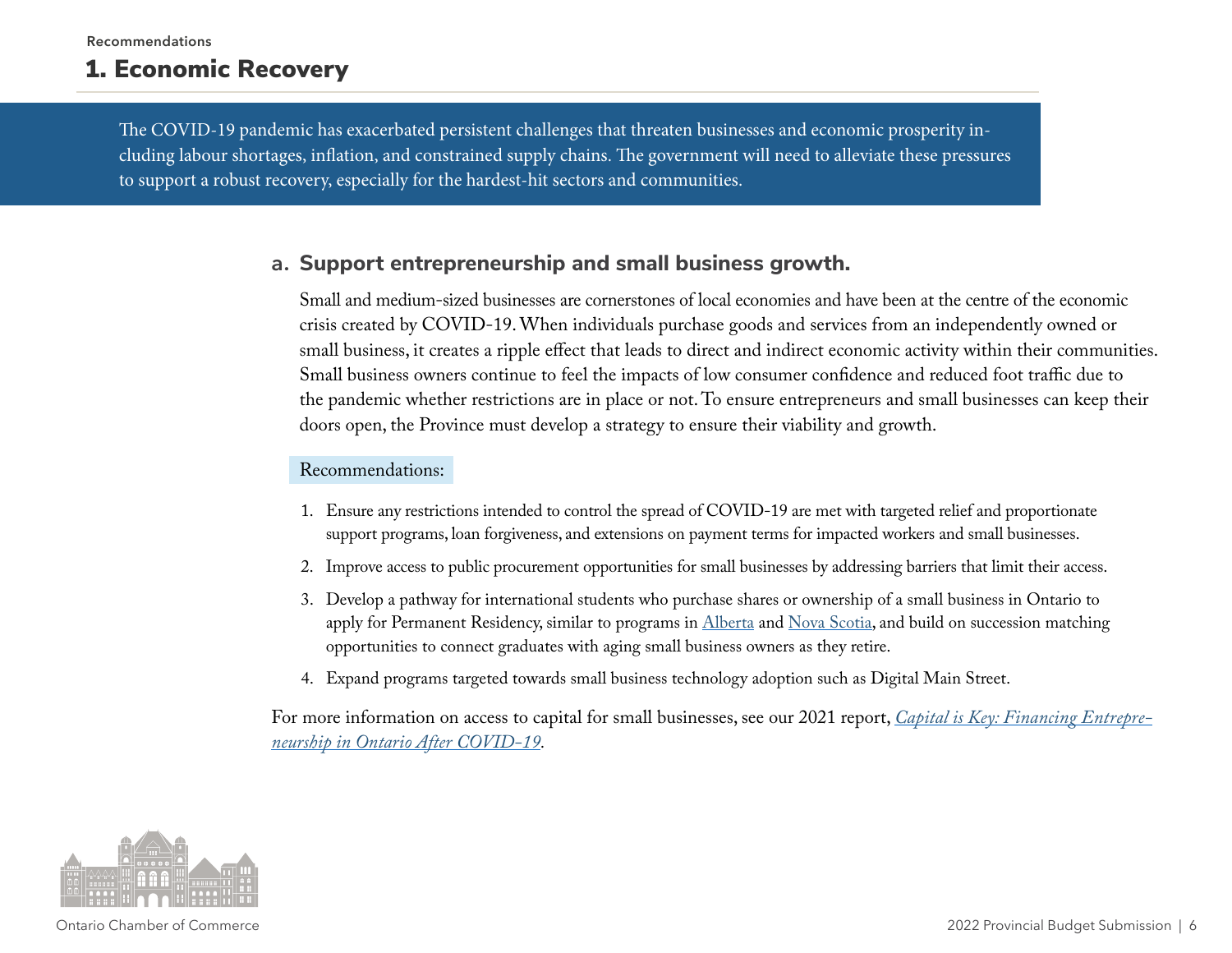#### **Employee ownership trusts**

Employee ownership opens meaningful pathways to wealth accumulation for workers and provides an opportunity for business owners to sell their companies to employees at a market rate. With nearly three-quarters of business owners poised to exit their business within the next decade, modernizing employee ownership policies and matching best practices from around the world can help businesses in need of succession plans. In Budget 2021, the federal government committed to examining ways to reduce barriers to employee ownership.

The OCC encourages the Province to begin work on an employee ownership policy framework with the objectives of reducing barriers, promoting awareness, and creating targeted incentives to complement the federal government's approach.

# **b. Strengthen Ontario's labour market.**

The pandemic has exposed and amplified labour shortages across Ontario in several professions. As part of the solution, the Province must continue to pursue progressive immigration policies.

For example, Labour Market Impact Assessments (LMIAs) use provincial labour market information to demonstrate whether immigration is needed to fill employment gaps. Employers in small and rural communities who are unable to attract Canadian citizens from major urban centres are often denied the opportunity to hire an immigrant because LMIA data shows that sufficient Canadian citizens are available to fill the role, but the LMIA does not consider whether Canadian citizens are willing to relocate to that area.

- 1. Continue pushing the federal government to double the number of immigrants allowed into the province through the Ontario Immigrant Nominee Program (OINP) from 9,000 to 18,000 per year.
- 2. Make regional immigration pilots permanent to attract skilled immigrants to communities facing low or negative population growth.
- 3. Work with the federal government to eliminate the current requirement for a LMIA for OINP participants to be hired in communities with populations under 200,000.

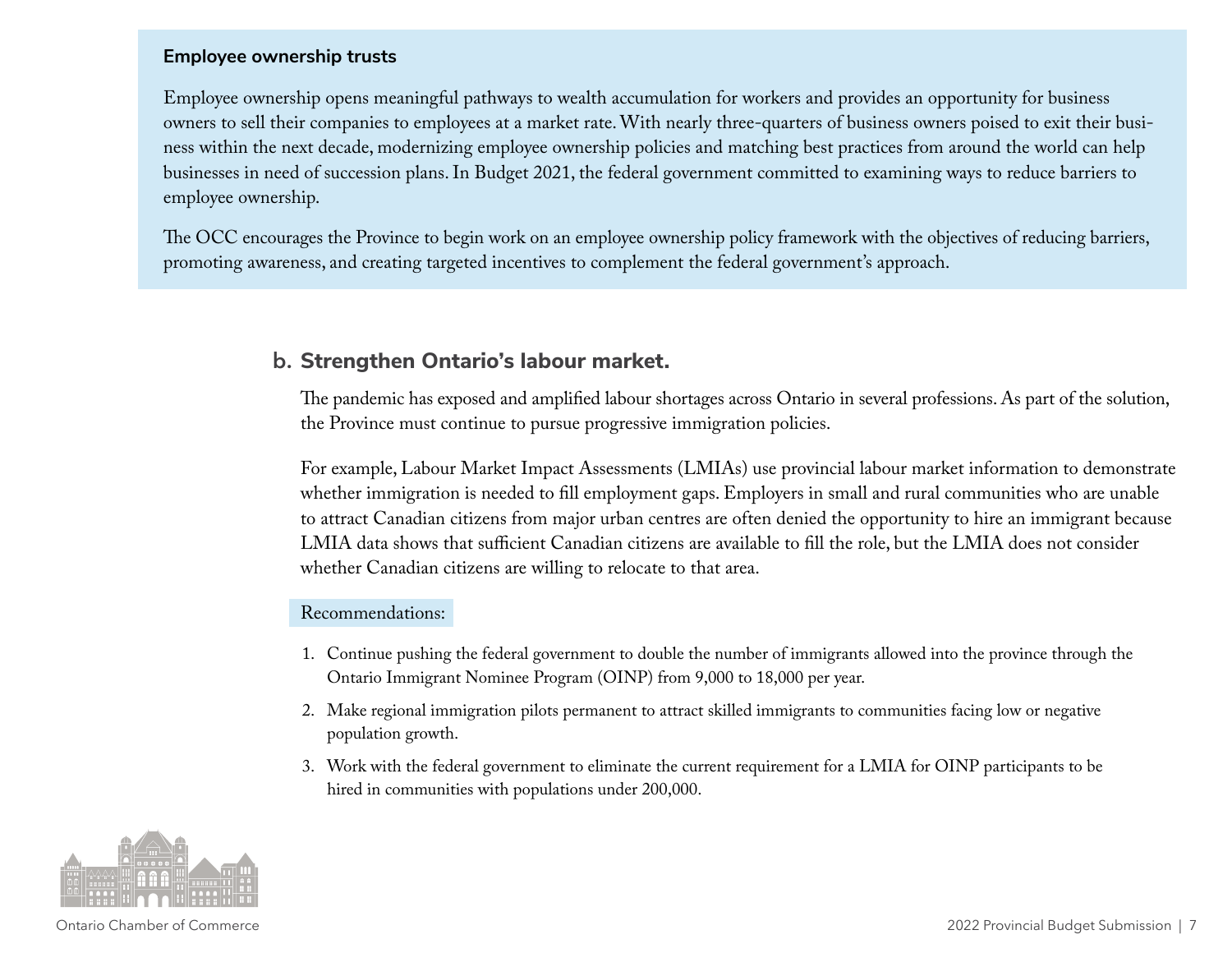## **c. Make housing more affordable.**

Access to affordable housing is essential to attracting, retaining, and developing a diverse and productive workforce. High housing costs put a strain on the local economy by preventing employees from living near their jobs, which increases commute times and makes it more challenging for businesses to hire workers with the right skillsets.

#### Recommendations:

- 1. Work with private developers and municipalities to ensure appropriate and available residential lands move to the market for development.
- 2. Expedite the planning process for developers to start and complete projects, eliminating any excessive regulatory costs and red tape, including establishing a transparent and fair process around municipal zoning orders (MZOs).
- 3. Implement the One Ontario concept, which will create a common Development Approval Data and Information Exchange Standard, a Central Review Platform, and Central Analytics and Reporting Platform to be used by municipalities, Provincial Ministries, and other approval agencies in Ontario for the development and building permitting processes.
- 4. Develop a policy framework around inclusionary zoning as one planning tool to increase the supply of affordable housing. The approach should involve a partnership between municipalities, developers, and builders through which incentives and/or concessions are used to offset the costs of building affordable units to sell or rent at below-market rates.

# **d. Create an inclusive ecosystem for diverse entrepreneurs.**

The economic impacts of the pandemic were direct and immediate for women in Ontario. The pandemic experience has been especially challenging for equity-seeking groups, including but not limited to racialized, Indigenous, and LGBTQ2S+ entrepreneurs.

#### Recommendations:

- 1. Implement supplier diversity policies that build capacity for women and diverse entrepreneurs to participate in public sector procurement opportunities.
- 2. Design skilling, upskilling, and reskilling programs that respond to diverse needs, including through flexible formats, customized support, and wraparound services.
- 3. Join other provinces and territories across Canada in signing a bilateral childcare agreement with the federal government.

Further recommendations and challenges are explored in our report *[The She-covery Project: Confronting the Gendered Economic Impacts of](https://occ.ca/wp-content/uploads/OCC-shecovery-final.pdf)  [COVID-19 in Ontario.](https://occ.ca/wp-content/uploads/OCC-shecovery-final.pdf)*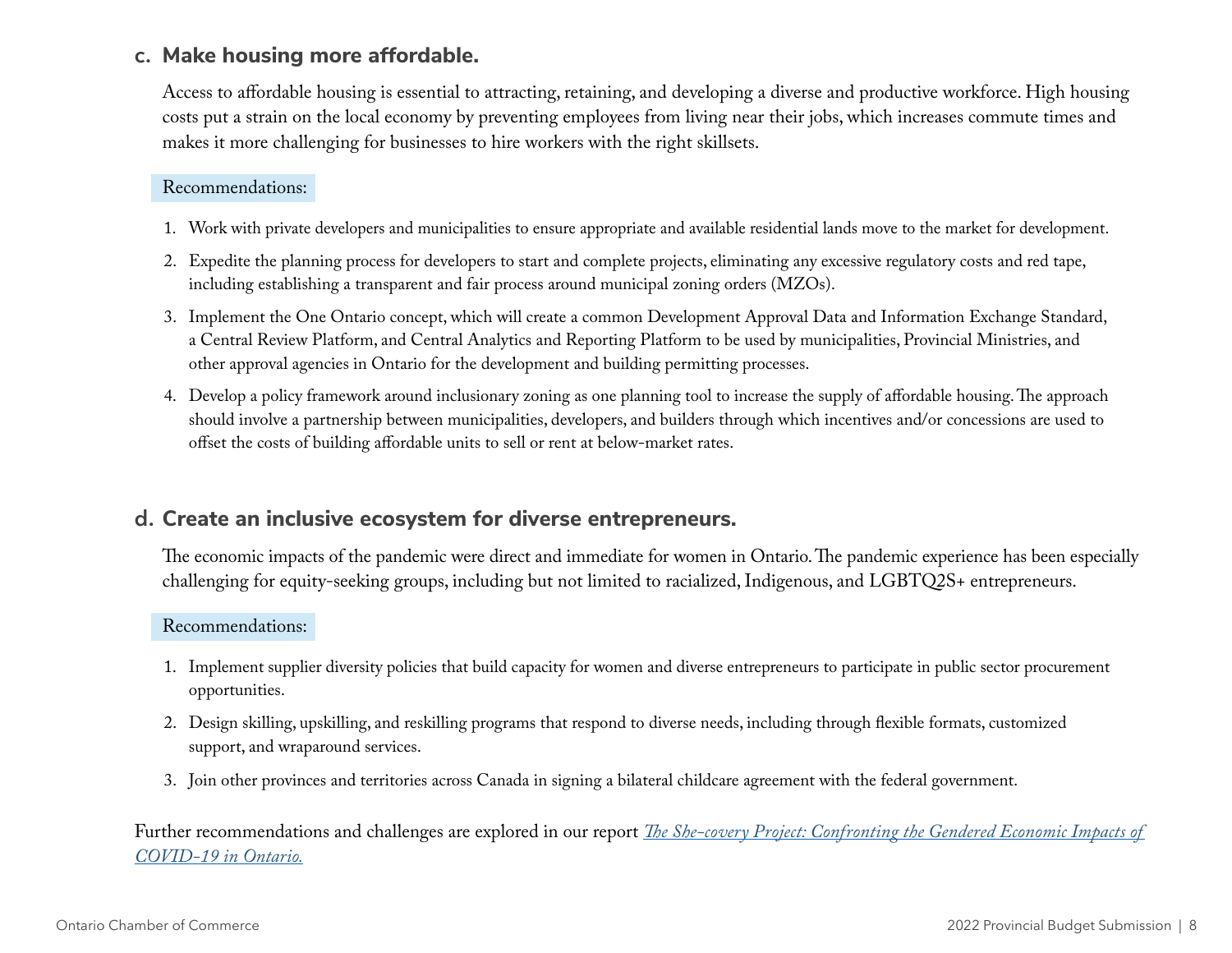## **e. Support trade-exposed industries.**

Ontario has existing competitive advantages in several key industries – including energy, agriculture, mining, and manufacturing – that are critical to Canada's export capacity and regional economic development. Policies that support the growth of these industries will serve to drive innovation, job creation, decarbonization, and community revitalization across the province.

#### Recommendations:

- 1. Encourage the use of domestically produced steel and natural resources in construction and manufacturing.
- 2. Invest in research at universities and colleges working on renewable energy, batteries, agriculture, advanced manufacturing, and mining.
- 3. Recognize the strategic health and economic priority of life-saving medical isotopes.
- 4. Develop a competitive electricity rate program to encourage industrial investments in Ontario, similar to Quebec's Tariff L program or New York State's Recharge NY program.
- 5. Accelerate mining exploration and development further by increasing the Ontario Flow-Through Tax Credit from 5 percent to 25 percent.

# **f. Tackle Ontario's supply chain crisis.**

The COVID-19 pandemic and resulting economic crisis, along with ongoing climate-related disasters, have exposed structural weaknesses in both domestic and international supply chains threatening Canada's progress with economic recovery, national security, and business competitiveness.

To build a holistic view of the province's supply chain constraints, we call on the government to create an emergency task force. This task force should include a coalition of government, private sector leaders, and local chambers to explore potential support measures, particularly for small businesses still recovering from lost revenues due to COVID-19. The Province must also develop a strategy to support local manufacturing and sourcing of raw materials to reduce the cost of goods and services to Ontarians while also reducing dependence on foreign entities.

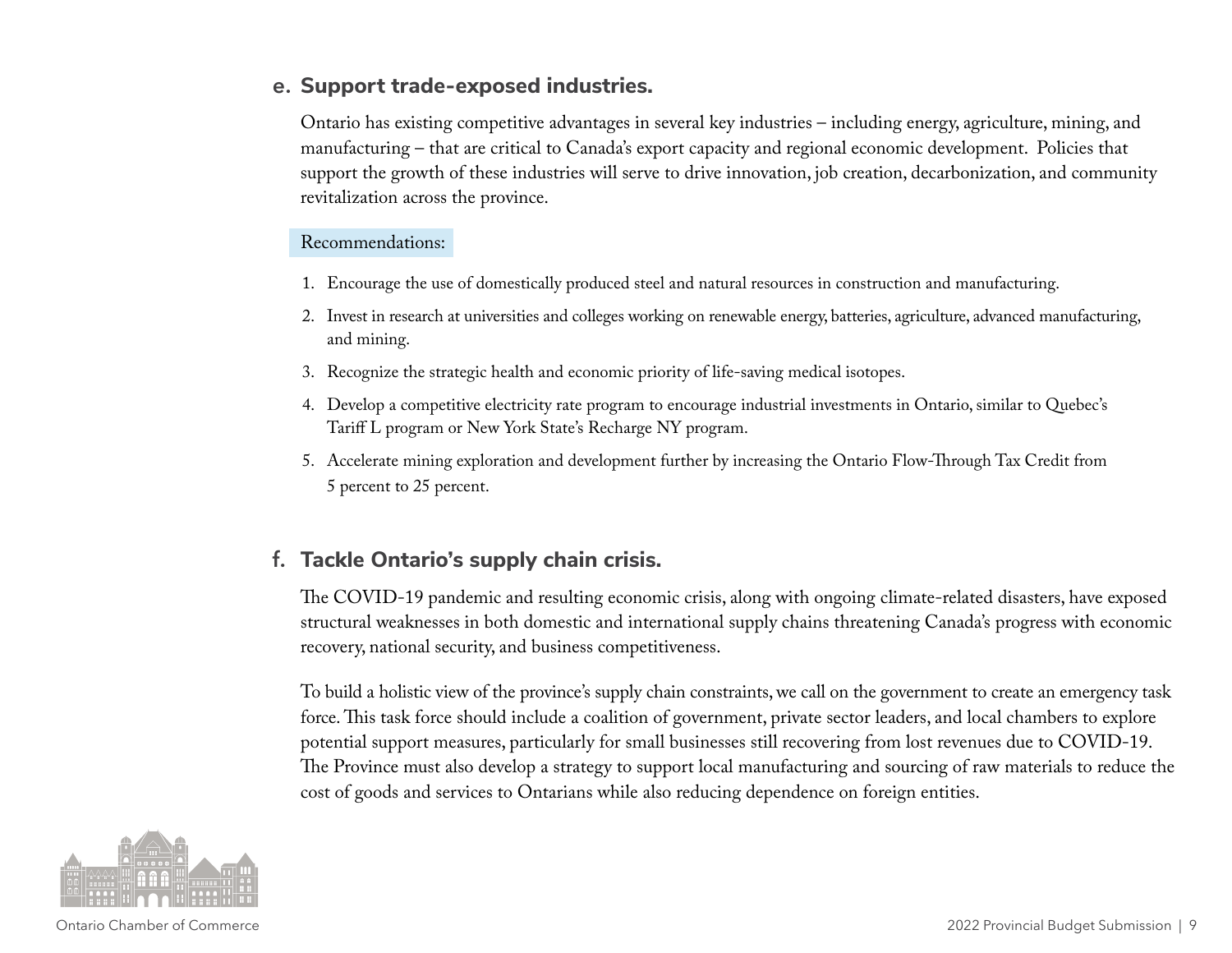# <span id="page-9-0"></span>2. Resilient Communities

As we work towards a strong recovery, the Province must recognize this as a watershed moment for investments in technology and infrastructure that will serve as the foundation for the economy for decades to come. Specific emphasis must be placed on digital and transportation infrastructure, workforce development, addressing the climate crisis, and developing a healthy labour force.

## **a. Support a healthy workforce**

With the onset of COVID-19, numerous challenges emerged for patients and the health care system – from growing concerns around the impact the pandemic will have on Ontarians' mental health to a large backlog in preventative care, routine immunizations, and cancer care. The pandemic also amplified longstanding capacity and staffing shortfalls which has manifested in an overstretched health care system.

Against this backdrop, the Province must take steps to tackle immediate issues and invest in long-term solutions to ensure our health care system has the capacity to withstand future public health emergencies while enabling patients to continue to have access to timely care. COVID-19 underscored the fact that these investments are not only critical for public health, but also for the economy. Throughout the pandemic, an overwhelmed health care system has resulted in public health restrictions, including Ontario-wide lockdowns, which constrains business activity.

Moreover, a patchwork approach is not sufficient; instead, systems-level thinking is needed. Policymakers will need to re-envision and modernize the health care system – for the benefit of patients, health care professionals, and the economy alike.

- 1. Encourage businesses to evaluate their current mental health benefits, including whether employees have access to free online resources, employee assistance programs, and/or adequate benefits coverage, and encourage employers to strengthen these offerings.
- 2. Continue to invest in mental health supports, including supports for frontline workers experiencing heightened stress during COVID-19.
- 3. Develop a comprehensive, long-term strategy to bolster the life sciences industry that includes further partnership with the private sector and short, medium, and long-term health systems planning beyond COVID-19 which considers the needs of rural, northern Indigenous and Francophone needs.

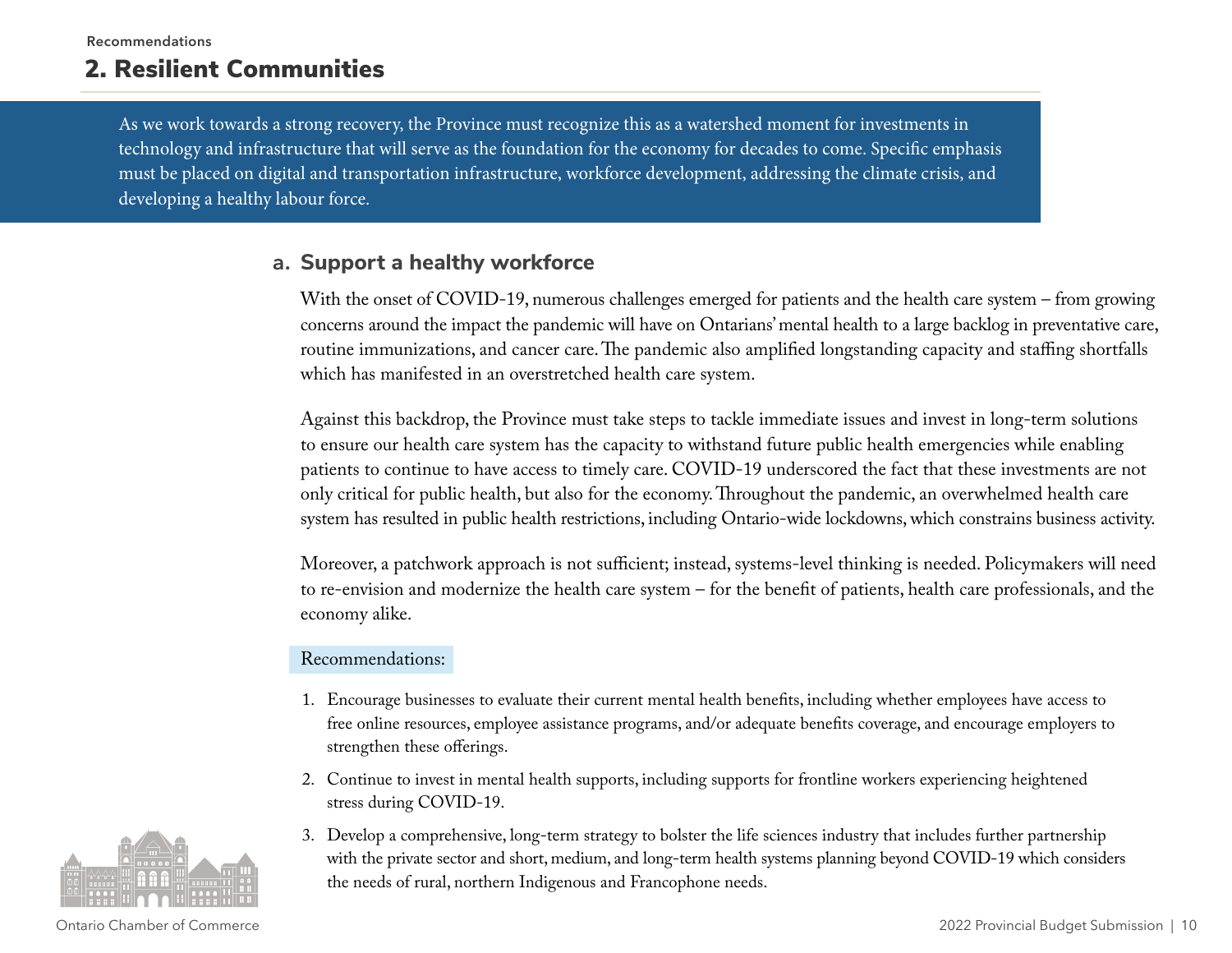- 4. Invest in cancer screening, diagnoses, and treatments to close the current gap in cancer care and meet the anticipated demand, with a focus on reducing wait times1 for appointments, tests, procedures, and/or diagnosis to ensure patients have access to timely, quality care.
- 5. Ensure Public Health Units are adequately resourced with health human resources to resume school-based vaccination programs (i.e., meningitis, human papillomavirus, and hepatitis); leverage a variety of options (i.e., school and community-based programs, primary care, pharmacy-based clinics, etc.) to ensure equitable access to routine immunizations and accelerate the roll-out of its catch-up vaccination program for students; and develop a central electronic immunization registry to support catch-up immunization programs currently underway.

# **b. Seize Ontario's opportunity to lead in the global green economy.**

Extreme weather events are inflicting costly damages to infrastructure and communities across Ontario. A recent report by the Financial Accountability Office of Ontario found the cost of maintaining public buildings will increase by \$6 billion between 2022 and 2030 because of three climate hazards.2 However, confronting climate change spells opportunities for innovation, job creation, and regional economic development. While there is no silver bullet solution to this crisis, Ontario has competitive advantages that it can leverage globally, including its low-carbon energy, world-class colleges and universities, talented workforce, sustainable natural resources, and cleantech sector. The Province must emphasize decarbonizing the transportation sector given it accounts for the largest proportion (36 percent) of the province's greenhouse gas (GHG) emissions.

#### Recommendations:

- 1. Invest in cleantech research with promising commercial applications, such as hydrogen and biochar.
- 2. Work with the federal government to invest in climate adaptation and equip municipalities with necessary funding and information.
- 3. Expand energy efficiency programs for small and medium-sized businesses. This includes reinstating the Business Energy Audit program.
- 4. Develop a zero-emission vehicles (ZEVs) strategy that integrates electric, RNG, nuclear and hybrid technologies.
- 5. Champion Indigenous-led clean energy projects.
- 6. Explore additional opportunities for public-private partnerships and green bonds to invest in clean energy infrastructure.
- 7. Begin developing a long-term energy plan focused on securing low-carbon, affordable power for future generations to ensure there is necessary supply and infrastructure in place to support economic growth and the electrification of transportation and heavy industry.

For more information, see our report, *[The Climate Catalyst: Ontario's Leadership in the Green Global Economy](https://occ.ca/wp-content/uploads/The-Climate-Catalyst-Ontarios-Leadership-in-the-Green-Global-Economy.pdf)*

<sup>1</sup> On average, it takes 28 days to reschedule cancer care appointments and 44 days to reschedule procedures or surgeries. Delays in appointments and treatments continue to impact patients and caregivers, with nearly 70 percent reporting these delays were having a major impact on their emotional and mental health. For more, see: [https://survivornet.ca/news/cancer-cant-wait-new](https://survivornet.ca/news/cancer-cant-wait-new-survey-reveals-covid-19-continues-to-disrupt-cancer-care-across-canada/?utm_source=sudbury.com&utm_campaign=sudbury.com%3A%20outbound&utm_medium=referral)[survey-reveals-covid-19-continues-to-disrupt-cancer-care-across-canada/?utm\\_source=sudbury.com&utm\\_campaign=sudbury.com%3A%20outbound&utm\\_medium=referral](https://survivornet.ca/news/cancer-cant-wait-new-survey-reveals-covid-19-continues-to-disrupt-cancer-care-across-canada/?utm_source=sudbury.com&utm_campaign=sudbury.com%3A%20outbound&utm_medium=referral).

<sup>2</sup> Financial Accountability Office of Ontario. 2021. Costing Climate Change Impacts to Public Infrastructure. [https://www.fao-on.org/web/default/files/publications/EC2105%20](https://www.fao-on.org/web/default/files/publications/EC2105%20CIPI%20Buildings/CIPI%20Buildings-EN.pdf) [CIPI%20Buildings/CIPI%20Buildings-EN.pdf.](https://www.fao-on.org/web/default/files/publications/EC2105%20CIPI%20Buildings/CIPI%20Buildings-EN.pdf)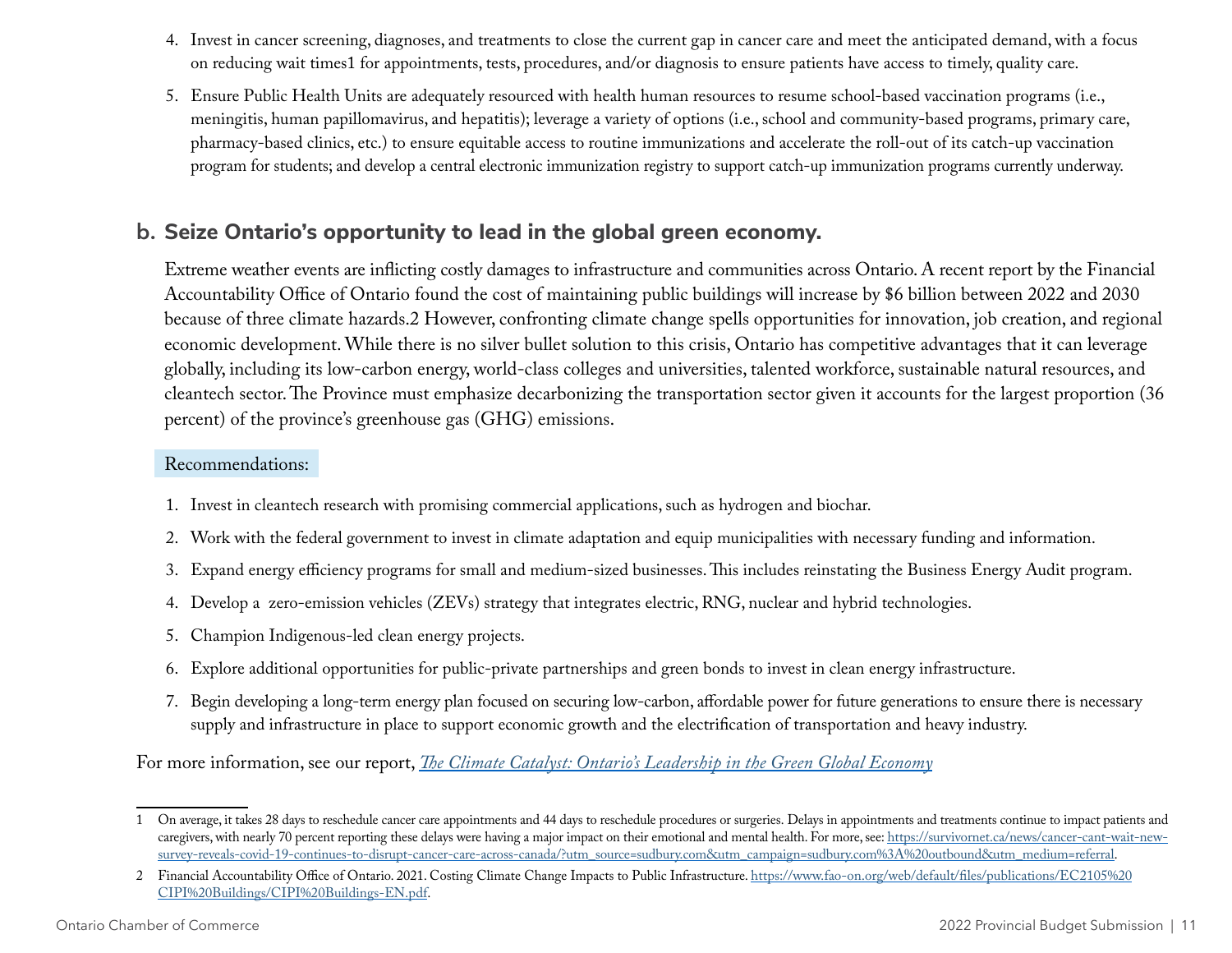# **c. Collaborate on transportation and transit infrastructure projects.**

Public transit and transportation infrastructure will play a key role in driving Ontario's economic recovery, jobs, and decarbonization efforts. The pandemic resulted in historic low ridership across municipalities in Canada, with major transit authorities reporting historic shortfalls in revenue. To get people back on transit, the Province must work in partnership with municipalities to guarantee that essential transit links are affordable while also improving access by expanding GO Transit service, investing in long-term infrastructure projects, and purchasing zero-emission fleets.

Specific focus must also be placed on resolving long-standing infrastructure gaps affecting Northern Ontario. The OCC's report, *[Moving Forward: A Strategic Approach to Ontario's Transportation Needs](http://occ.ca/wp-content/uploads/Moving-Forward-Transportation-Report.pdf)*, highlights that a lack of transportation options continues to hamper Northerners' ability to access jobs, healthcare, post-secondary, and business opportunities.

Proposed infrastructure in large cities such as Toronto, including the Ontario Line and Eglinton West extension, will support continued population growth in Ontario's urban centres. In developing these proposals, the Province must ensure greater integration with existing transportation infrastructure including Billy Bishop Toronto City Airport (YTZ).

- 1. Work with the federal government to develop additional rail capacity and invest in long-term transit infrastructure projects including VIA Rail, Light-Rail Transit, Bus Rapid Transit, and electrification.
- 2. Fill transit gaps that have resulted from the withdrawal of regional bus service through expanding GO transit and building partnerships with the private sector.
- 3. Re-establish Ontario Northland transit service.
- 4. Collaborate with the private sector to expand electric vehicle charging stations.
- 5. Support municipalities in reviewing and adjusting transit services based on long-term changes resulting from the pandemic.

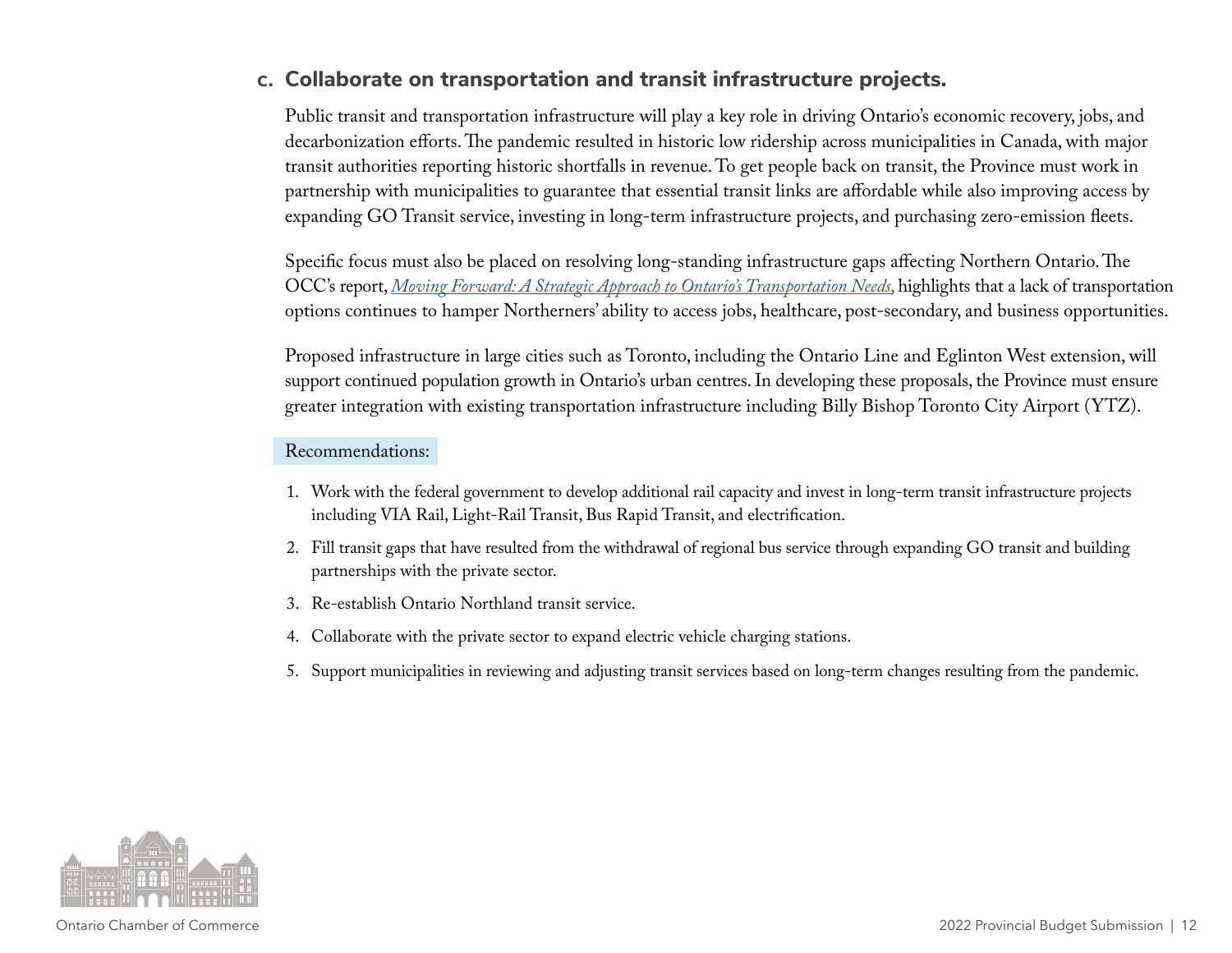# **d. Address Ontario's skills mismatches and future workforce needs.**

While immigration is essential to filling short-term labour gaps, Ontario needs a workforce development strategy to prepare for longer-term labour market needs. Specific emphasis must be placed on attracting and retaining skilled labour in high-demand sectors including construction, logistics, early childhood education, health care, agriculture, and long-term care. As we work towards recovery, it will be crucial to ensure specific skills training support is afforded to those demographic groups disproportionately affected by the pandemic and looking to join or re-enter the labour force.

Businesses were encouraged by recent announcements by the Province aiming to remove barriers for internationally trained professionals and tradespeople, including the need for Canadian work experience for specific jobs and duplication for official language proficiency testing for internationally trained immigrants.

#### Recommendations:

- 1. Work with stakeholders to address labour shortages by promoting skills training and career opportunities in sectors facing large labour shortages.
- 2. Work with Ontario's employers and post-secondary institutions to identify and promote in-demand skilled trades to students in secondary schools.
- 3. Introduce a tax credit available to employers who hire graduates of co-operative education or equivalent programs that allow employers to claim a percentage of wages and salaries for the first year of full-time employment.
- 4. Provide financial support to individuals and small businesses for reskilling, upskilling, and micro-credentials, particularly for data, digital, and other in-demand skillsets.
- 5. Address the labour shortage of trained medical personnel by investing in programs and services that bridge the knowledge and skills gaps of foreign professionals.
- 6. Strike a task force to study best practices in closing the wage gap within certain segments in the private sector and understand what is driving recruitment and retention challenges within industries facing labour shortages.

For more information about labour challenges in the agricultural sector, see the OCC's recent report, *[Growing a More](https://occ.ca/wp-content/uploads/COVID19-Policy-Brief-Food-Supply-Chain-final.pdf)  [Resilient Food Supply Chain in Ontario](https://occ.ca/wp-content/uploads/COVID19-Policy-Brief-Food-Supply-Chain-final.pdf).*

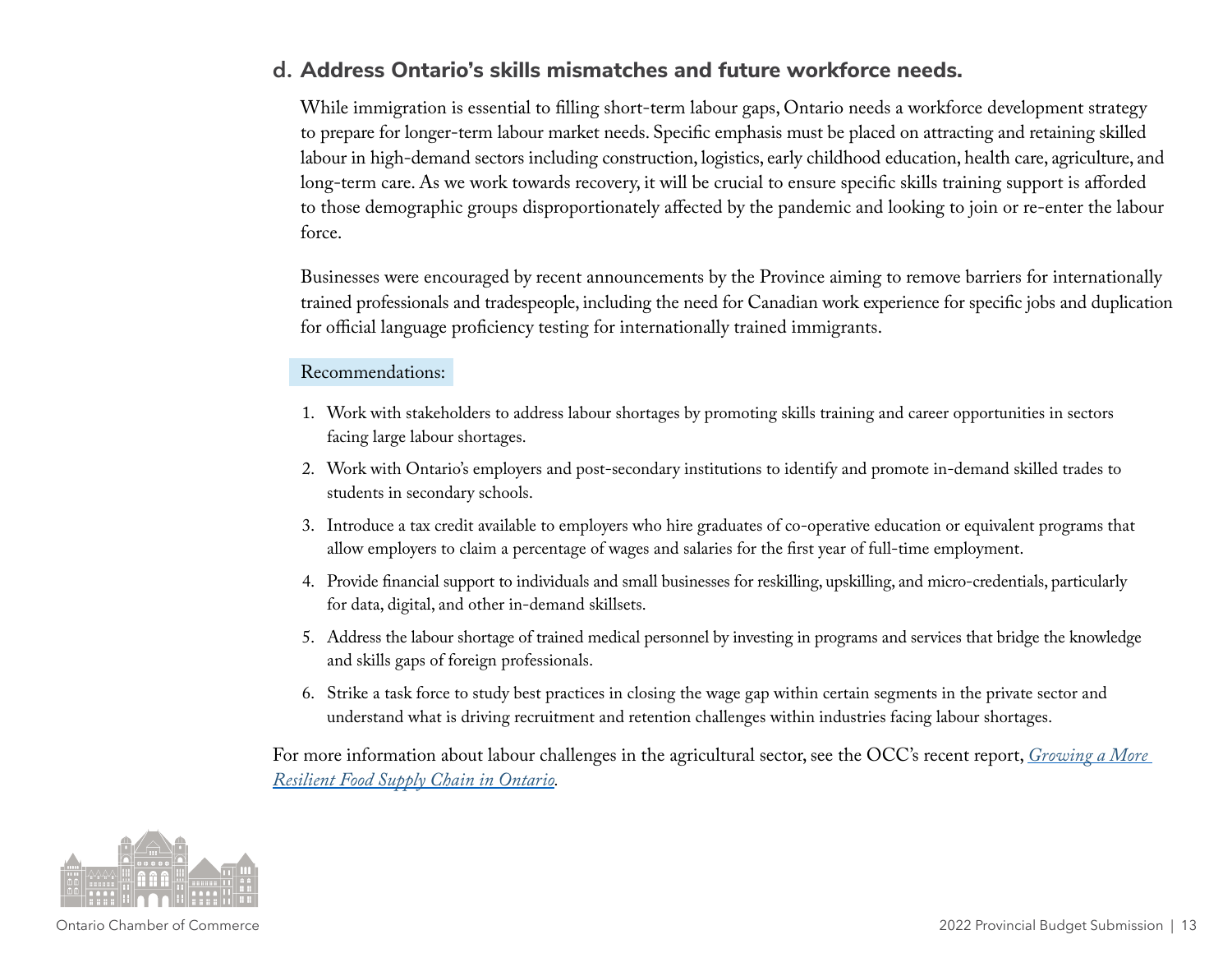## **e. Continue to strengthen broadband access**

Access to high-speed internet is a basic requirement of the 21<sup>st</sup>-century economy, much like roads, bridges, and electricity. The pandemic has made it even more essential to employment, skills training, education, health care, and other services. Smart and strategic spending when it comes to expanding broadband access will create an immediate return on investment for economic and social well-being in the province.

The Government of Ontario must continue to take the necessary steps to support broadband expansion by reducing barriers to building infrastructure through private-sector collaboration. There remain unserved and underserved communities that require the government to step in.

- 1. Continue to fast-track funding commitments.
- 2. Improve coordination with the telecommunications industry to ensure public funding is used to address gaps in private sector investments rather than compete with them.
- 3. Streamline the application and reporting process for participants to ensure requirements are proportional to the scope of each project and encourage smaller providers with limited resources to apply for small contracts.

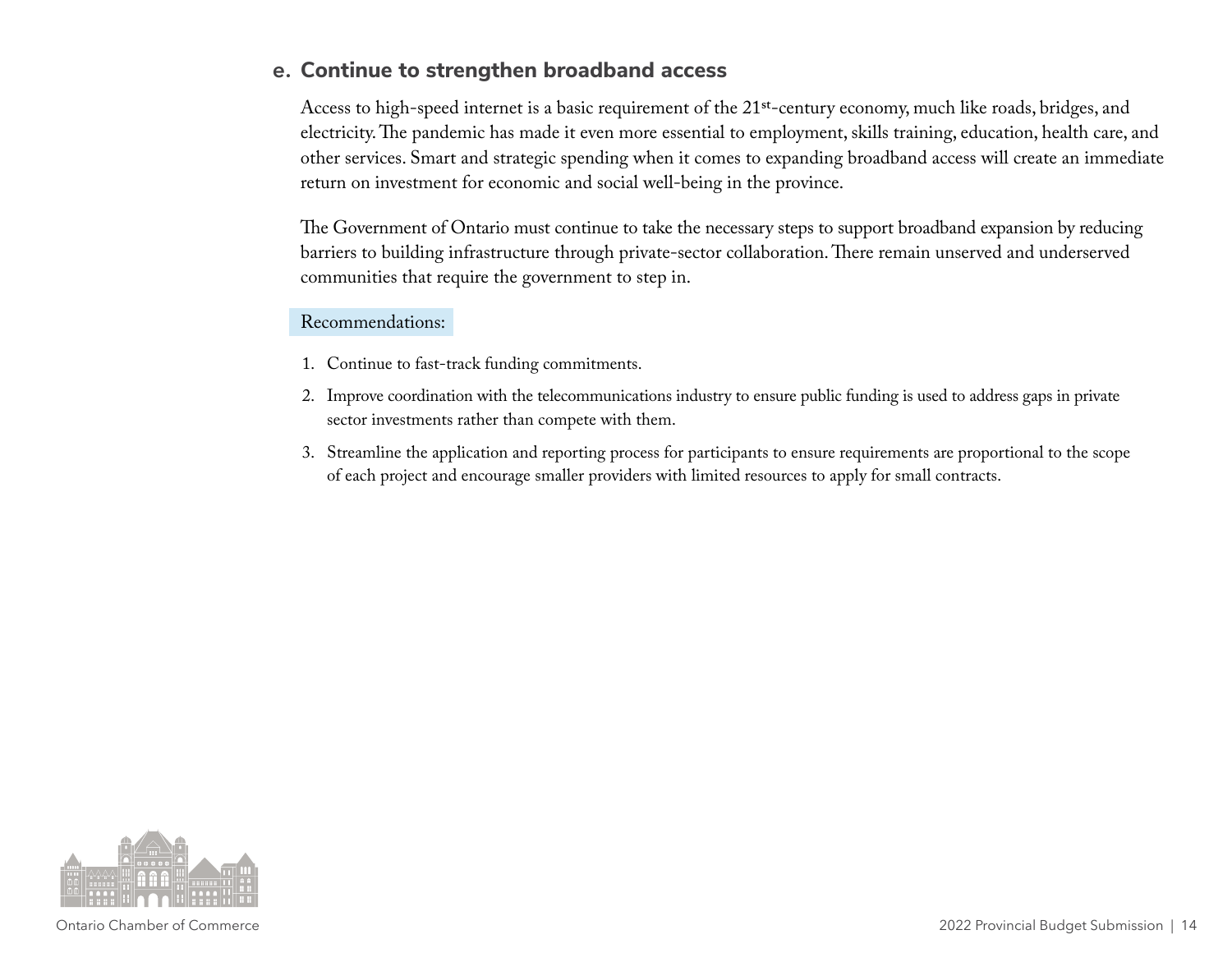# <span id="page-14-0"></span>3. Modernizing Regulation & Fiscal Policy

Outdated and duplicative regulations continue to affect business productivity and growth in the province. Further, the pandemic has amplified cost pressures for all orders of governments, particularly municipalities. To ensure rapid recovery, the Province must continue to modernize regulatory frameworks and improve long-term fiscal sustainability.

## **a. Remove barriers to interprovincial trade and labour mobility.**

Interprovincial barriers to trade and labour mobility continue to limit Ontario's competitiveness and deter further investment. Economic activity is hampered by inconsistent rules around transportation, the environment, securities, professional certification, marketing, and more. According to a recent study by Deloitte, removing interprovincial trade barriers would increase Ontario's GDP by \$23 billion and annual provincial tax revenues by \$5 billion.3

#### Recommendations:

- 1. Continue supporting the work of the Regulatory Reconciliation and Cooperation Table established under the Canadian Free Trade Agreement.
- 2. Consider unilaterally recognizing the adequacy of standards used elsewhere in Canada or pursue mutual recognition agreements with provinces and territories that are similarly prepared to act swiftly.

Specifically address barriers around meat and meat products, by making permanent the temporary exception granted to permit the movement of products from provincially licensed processors in Quebec and working towards a trade agreement with the Province. In the interim, undertake a study to understand the impact of such an agreement on the province's agri-food sector.



<sup>3</sup> Deloitte. 2021. The Case for Liberalizing Interprovincial Trade in Canada. [https://www2.deloitte.com/content/dam/Deloitte/ca/Documents/finance/](https://www2.deloitte.com/content/dam/Deloitte/ca/Documents/finance/ca-en-the-case-for-liberalizing-interprovincial-trade-in-canada-aoda.pdf) [ca-en-the-case-for-liberalizing-interprovincial-trade-in-canada-aoda.pdf.](https://www2.deloitte.com/content/dam/Deloitte/ca/Documents/finance/ca-en-the-case-for-liberalizing-interprovincial-trade-in-canada-aoda.pdf)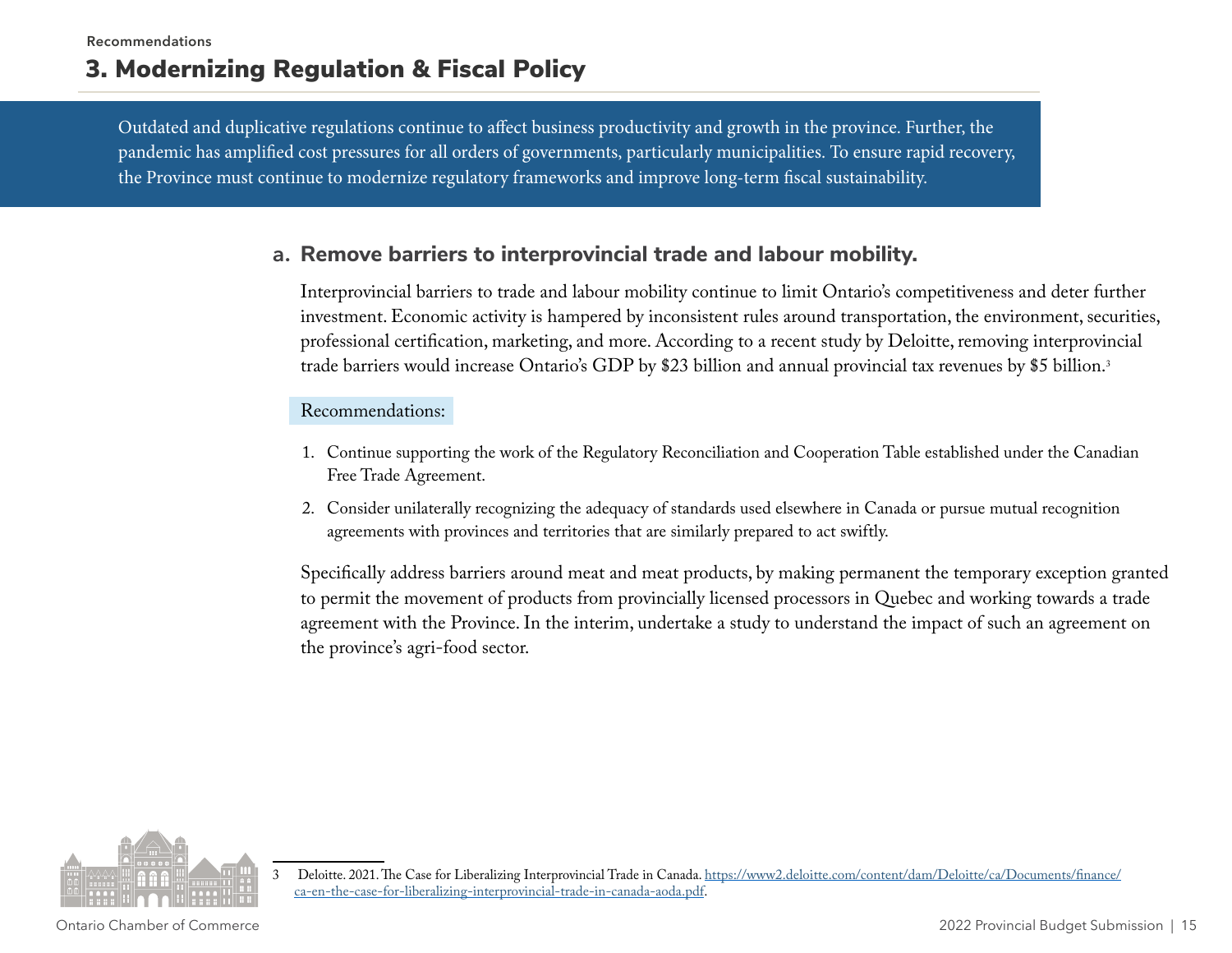# **b. Bolster municipal fiscal capacity.**

The COVID-19 pandemic has had an impact on all three levels of government, with municipalities arguably experiencing the greatest fiscal pressures given their budgetary constraints. As 'creatures of the provinces', municipalities have a limited set of options with regards to their ability to draw on reserve funds or adjust services, and they rely heavily on property tax revenues. Even before the pandemic, municipalities' responsibilities and demand for spending had been increasing as revenue streams remained stagnant. The pandemic has exacerbated these challenges and threatens their ability to meet the needs of their population. A municipality's ability to adequately invest in infrastructure and community services is crucial for the business community.

The Province must take steps to support municipalities' long-term fiscal capacity. During the recovery, the Government of Ontario must work in partnership to provide municipalities with financial assistance similar to the 2020 Safe Restart Agreement. Such funding will be necessary for towns and cities to continue scheduled infrastructure developments and state-of-good-repair (SOGR) projects.

#### Recommendations:

- 1. Commission an independent review of all municipal responsibilities to assess whether residents and taxpayers are better served by these responsibilities residing with the federal, provincial, or municipal governments in terms of absolute cost and service delivery.
- 2. Undertake a comprehensive and forward-looking review of the province's property tax system.
- 3. Re-consider the "highest and best use" approach to property tax assessments.
- 4. Improve predictability for municipalities and businesses by providing more frequent property assessments.
- 5. Work with rural municipalities to address the maintenance, repair, and upgrading of critical infrastructure and provide core funding to enhance support for municipal drainage and the expansion of natural gas to rural communities.

For more information, see our report, *[Better Budgets: Bolstering the Fiscal Reliance of Ontario's Municipalities.](https://occ.ca/wp-content/uploads/Better-Budgets-Bolstering-the-Fiscal-Resilience-of-Ontarios-Municipalities.pdf)*

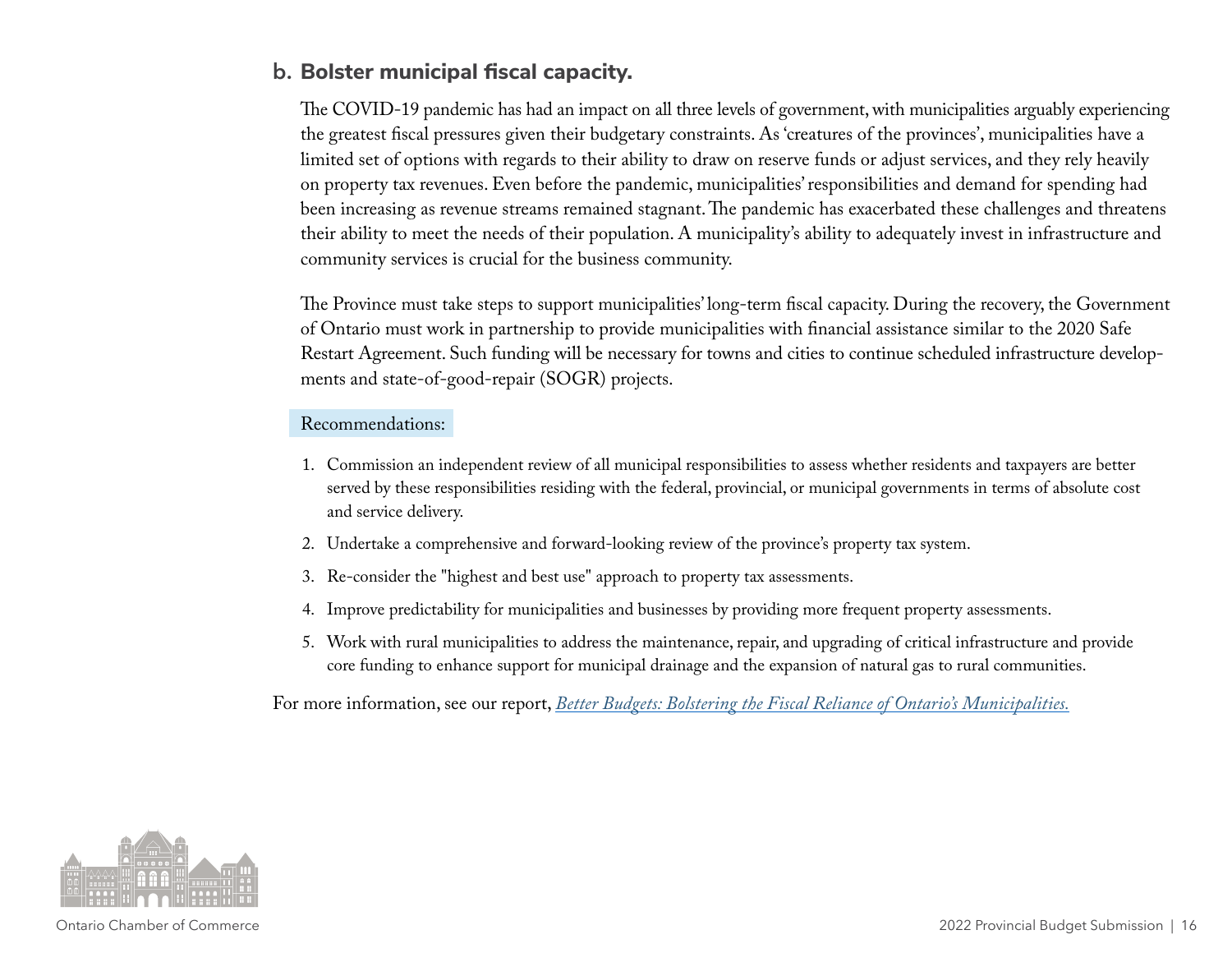## **c. Develop a strategy to champion the cannabis sector.**

Ontario's cannabis market just reached a milestone, with legal purchases surpassing illegal sales for the first time since legalization. This is due in large part to structural regulatory reforms which the Ontario Cannabis Policy Council steadily advocated for, such as the expansion of retail stores and the introduction of permanent online delivery options for retailers.

In the three years since recreational cannabis has been legalized in Canada, the cannabis sector has quickly emerged as one of Canada's fastest-growing, uniquely positioned as a home-grown industry with an entirely domestic supply chain from seed to sale. In 2021, against the backdrop of a pandemic, the cannabis sector continued to grow, contributing \$17 billion to Canada's GDP, accounting for tens of thousands of jobs and significant tax revenue, in addition to safeguarding public health by working to displace the illegal market. Despite this progress, major hurdles persist including an overly restrictive regulatory regime inhibiting economic growth, deterring investment, and squeezing margins for producers and retailers alike; a lack of transparency in the retail store application process; and a notable absence of a government strategy to champion the sector's economic growth.

- 1. Allow licensed producers (LPs) and retailers to have a direct relationship. As the sector continues to mature, so too must the regulatory environment. Allowing LPs and retailers to have a direct relationship and negotiate their own exclusive product mixes, prices, and terms and conditions, would support the industry's growth, and allow for craft LPs and independent retailers to compete more effectively.
- 2. The Ontario Cannabis Retail Store (OCS) should include quarterly updates on their progress towards implementing the 16 recommendations contained in the Auditor General's value-for-money audit report on the Ontario Cannabis Retail Corporation (OCRC), with priority and emphases on:
	- a. Recommendation 1 to have a more structured, consistent, and transparent approach to product listing calls and product listing sections;
	- b. Recommendation 2 on the re-evaluation of the current value-based pricing approach;
	- c. Recommendation 3 to formalize the product delisting process; and
	- d. Recommendation 10-12 on fulfilling the public health and safety mandate of the OCS.

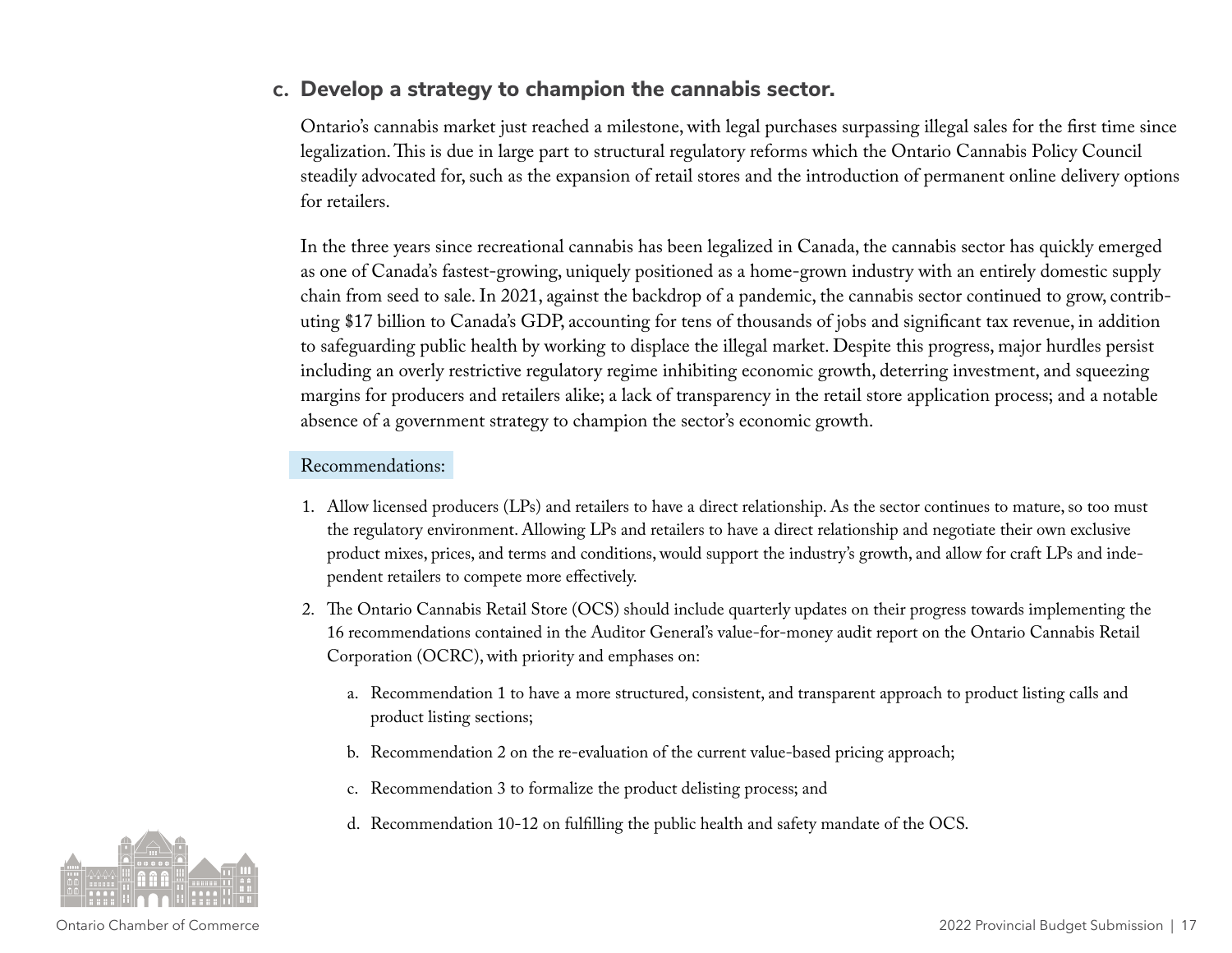- 3. Until a more transparent pricing approach is developed in response to the AG's recommendations, the OCS should implement a freeze on any increases to margins or mark-ups.
- 4. Avoid sweeping measures for short-term issues that market forces will determine. The pacing of store authorizations, coupled with a lack of disclosure in the application process, has manifested in stores being concentrated in certain neighbourhoods and streets. Rather than imposing further restrictions on the number and location of retail stores, clustering can be addressed by:
	- a. Informing the prospective store owner what stores are or may be opening around their proposed location at the start of the application process.
	- b. Developing a heat map on the AGCO's website which includes newly approved stores and applications that have been submitted for a retail license, to allow for more informed business decisions.
	- c. Allowing for the market forces of supply and demand to take effect.
- 5. Establish a trade marketing program that would allow LPs and retailers to use anonymized business intelligence data to build brand awareness, create product differentiation, and tailor products to specific markets. Please refer to our [recent AGCO submission](https://occ.ca/wp-content/uploads/AGCO-Cannabis-Inducement-Survey-OCPC-Submission.pdf) for more details.
- 6. Facilitate cannabis consumption establishments and implement special occasion permits as outlined in the Chamber's [submission](https://occ.ca/wp-content/uploads/Ontario-Cannabis-Policy-Council-Submission-2020.pdf) to the AGCO.

# **d. Avoid a patchwork of private sector privacy legislation.**

In a world in which data underpins most of the goods and services we rely on each day, privacy and trust are imperative. Businesses of all sizes use data to operate, innovate, and serve their customers. They need clear and effective legal frameworks within which they can operate, innovate responsibly, and continue advancing our economic and social progress with data.

In June 2021, the Government of Ontario released a white paper proposing to develop a provincial data privacy framework for the private sector. However, as federal modernization efforts are underway, introducing a provincial framework would add unnecessary confusion and costs for small businesses, deter innovation and investments in Ontario, and make it more difficult for Ontarians to access digital services. Therefore, we urge the Government of Ontario to refrain from introducing duplicative provincial privacy legislation for the private sector.



For more information, see our recent [submission on privacy modernization](https://occ.ca/wp-content/uploads/OCC_2021-Modernizing-Privacy-Consultation.pdf), our [joint association letter,](https://occ.ca/wp-content/uploads/Joint-submission-Ontario-privacy-consultation-FINAL.pdf) and our report, *[In Data We Trust: Unlocking the Value of Data in Ontario](https://occ.ca/wp-content/uploads/OCC-DataReport.pdf)*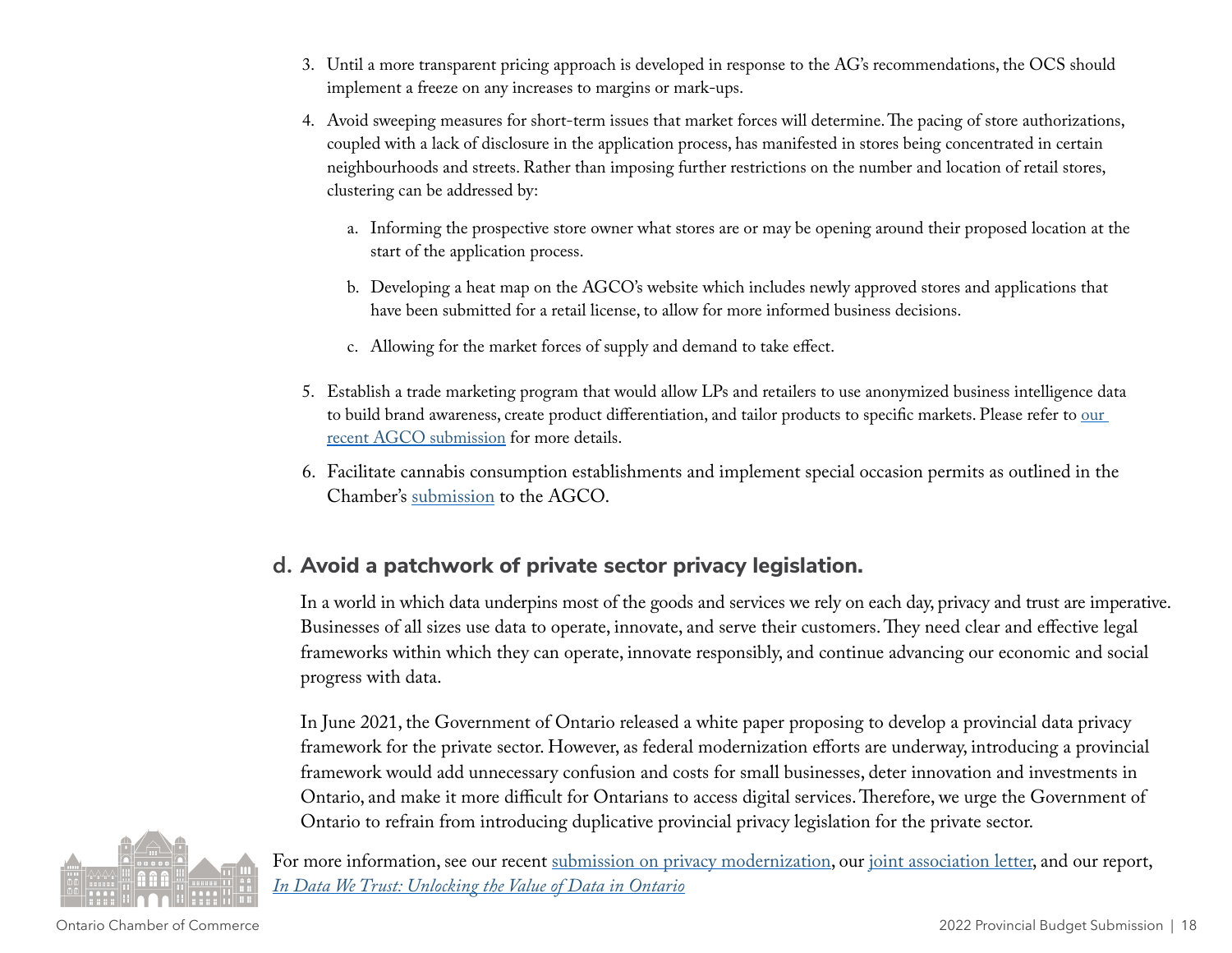## **e. Make virtual care permanent.**

Virtual care has several benefits for medical practitioners (who are also small business owners), patients, and companies both large and small. As in-person medical appointments became less feasible, the Province's implementation of temporary billing codes with the onset of COVID-19 further accelerated its adoption. Given its many benefits, virtual care is here to stay.

Some employers choose to include virtual options in their benefits to improve productivity, build a healthier workforce, reduce costs, and better attract and retain talent. We cannot make the same mistakes we did with SARS by only implementing temporary measures related to virtual care. The permanent integration of virtual care into our system could ensure all Ontarians can access timely and appropriate care, no matter their circumstances, as well as alleviate some of the pressures facing our health care system, such as reducing unnecessary visits to the ER.

#### Recommendations:

- 1. Implement permanent Ontario Health Insurance Plan (OHIP) fee codes for virtual care services provided by phone, video, text, and email, ensuring patients can access virtual care for any insured health care service that can be appropriately delivered through electronic means.
- 2. Work with relevant stakeholders to ensure physicians are equipped with the supports (i.e., equipment, training, educational materials, etc.) needed to use and integrate virtual care solutions into their practice.
- 3. Continue to support employers' continued investments in virtual care for their employees that expand beyond care delivered virtually through the health care system.

For more information, see our report, *[Realizing the Full Potential of Virtual Care.](https://occ.ca/wp-content/uploads/COVID19-Policy-Brief-Virtual-Care-final.pdf)*

# **f. Develop a plan for fiscal balance.**

The continued challenges of COVID-19 have necessitated significant government spending to support businesses and individuals, resulting in a large provincial budget deficit. The Province needs to have a debt management plan and path to fiscal balance in place to protect taxpayers. While support for those in the hardest-hit sectors should remain a priority, policies to improve the cost-efficiency of Ontario's public sector should be explored. The OCC encourages the government to adopt value-based procurement and alternative service delivery, digitize government, reduce administrative burdens, pursue lost revenue from untaxed economic activity, and adopt a formal policy on asset recycling. These measures will improve value for public spending, encourage innovation, and support small businesses.